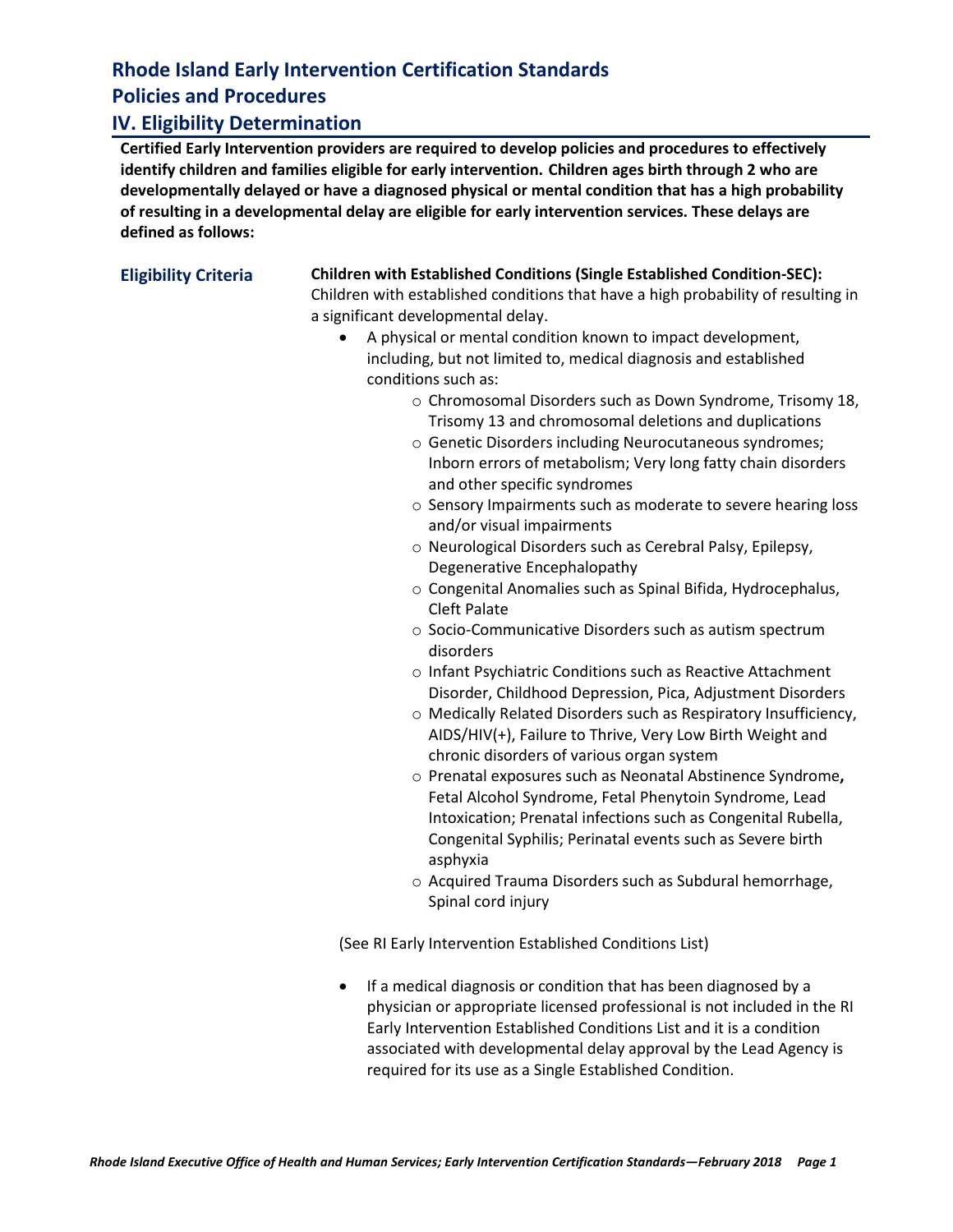## **Rhode Island Early Intervention Certification Standards Policies and Procedures**

| <b>IV. Eligibility Determination</b> |   |
|--------------------------------------|---|
|                                      | . |

| <b>Eligibility Criteria</b><br>(Continued) | All children diagnosed with established conditions that have a high<br>٠<br>probability of resulting in developmental delay, are eligible for early<br>intervention services until the child's third birthday, unless there is a<br>change in the status of a diagnosis, or the condition resolves with<br>medical/surgical treatment. Evidence of diagnosis by a physician or<br>appropriate licensed professional must be in the child's record.        |  |  |
|--------------------------------------------|-----------------------------------------------------------------------------------------------------------------------------------------------------------------------------------------------------------------------------------------------------------------------------------------------------------------------------------------------------------------------------------------------------------------------------------------------------------|--|--|
|                                            | Conditions that are likely to improve may be used only in determining<br>$\bullet$<br>initial eligibility and require eligibility to be re-determined after one<br>year. (See Established Conditions List for specific conditions). These<br>children must meet the criteria for Significant Developmental Delay at<br>that time or must be diagnosed with another qualifying established<br>condition for continued enrollment in Early Intervention.    |  |  |
|                                            | Children with Established Delays (Significant Developmental Delay-SDD):<br>Children who have developmental delays in one or more areas of<br>development. The areas of development considered are (1) cognitive<br>development, (2) physical development (including motor, vision and hearing),<br>(3) communication development (including expressive and receptive<br>language), (4) social and emotional development, and (5) adaptive<br>development. |  |  |
|                                            | The determination of a developmental delay must occur in one of the two<br>following ways:                                                                                                                                                                                                                                                                                                                                                                |  |  |
|                                            | 1. Through the use of a norm referenced standardized tool that identifies<br>a delay that is 2 standard deviations below the mean in at least one<br>area of development, or 1.5 standard deviations below the mean in<br>two or more areas of development.<br>Or                                                                                                                                                                                         |  |  |
|                                            | 2. Through the use of informed clinical opinion, the multidisciplinary<br>team identifies<br>a significant delay not captured by test scores<br>significant atypical behaviors<br>significant circumstance<br>In order to be eligible under informed clinical opinion there must be an<br>impact on child/family functioning to the degree that without<br>intervention developmental delay would result.                                                 |  |  |
|                                            | A clear description must be documented in the IFSP of how the delay, atypical<br>behaviors and/or circumstances are impacting child and/or family functioning<br>and participation in daily routines and activities. Outcomes and services must                                                                                                                                                                                                           |  |  |